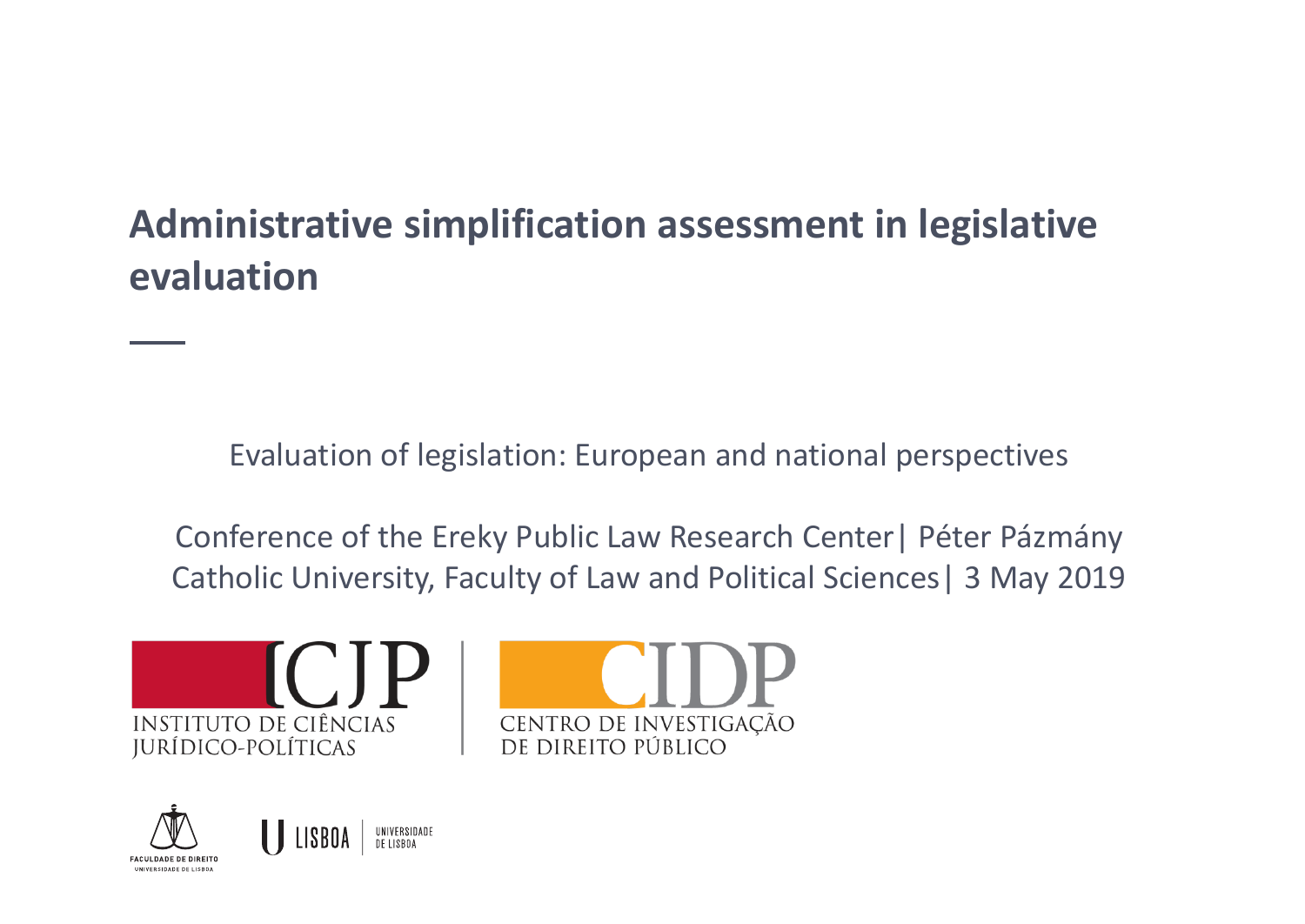

Summary

## **Summary**

**1. Administrative simplification – why it matters 2. Legislative evaluation of administrative simplification 3. Current trends and challenges**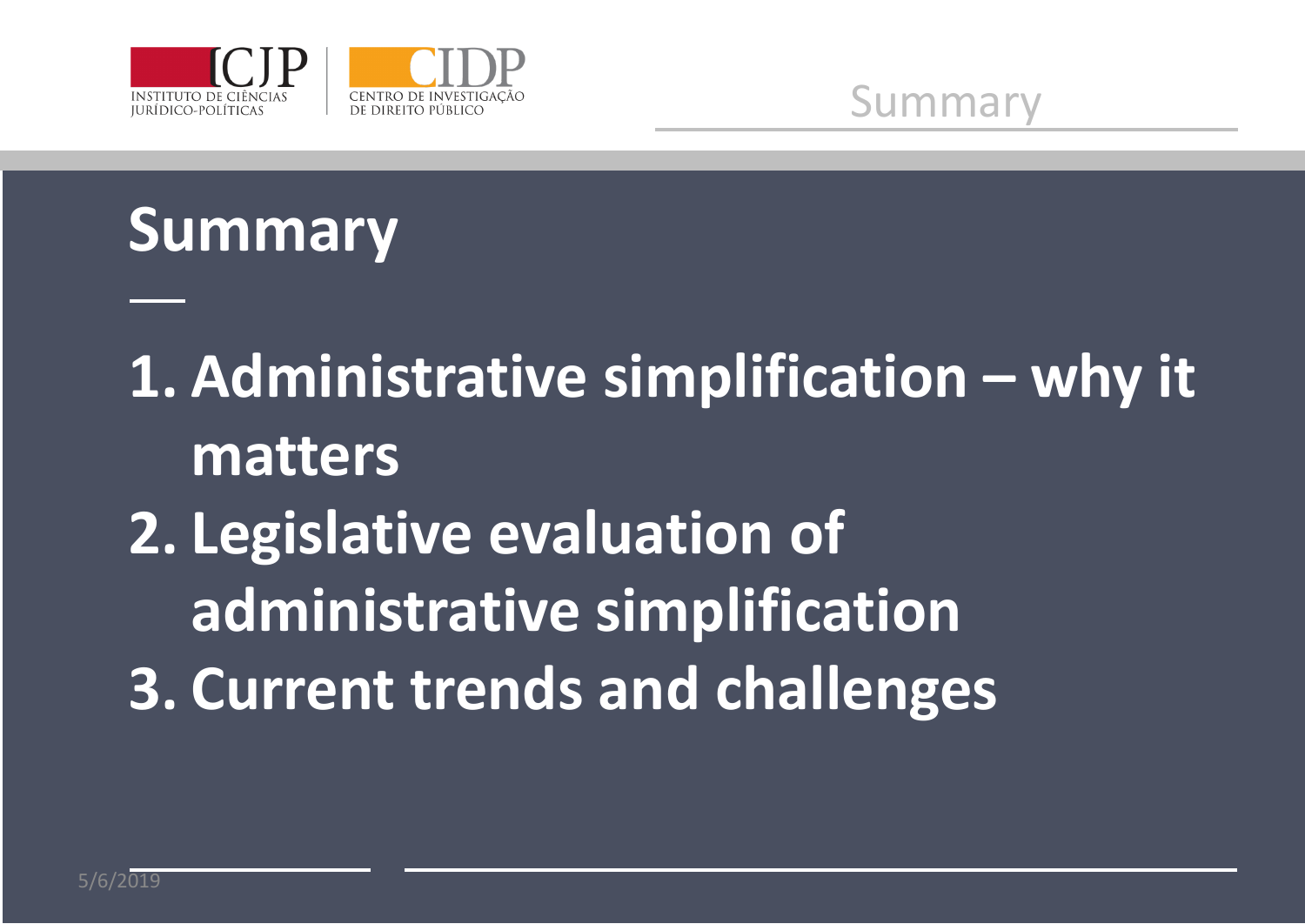



# **Administrative simplification – why it matters**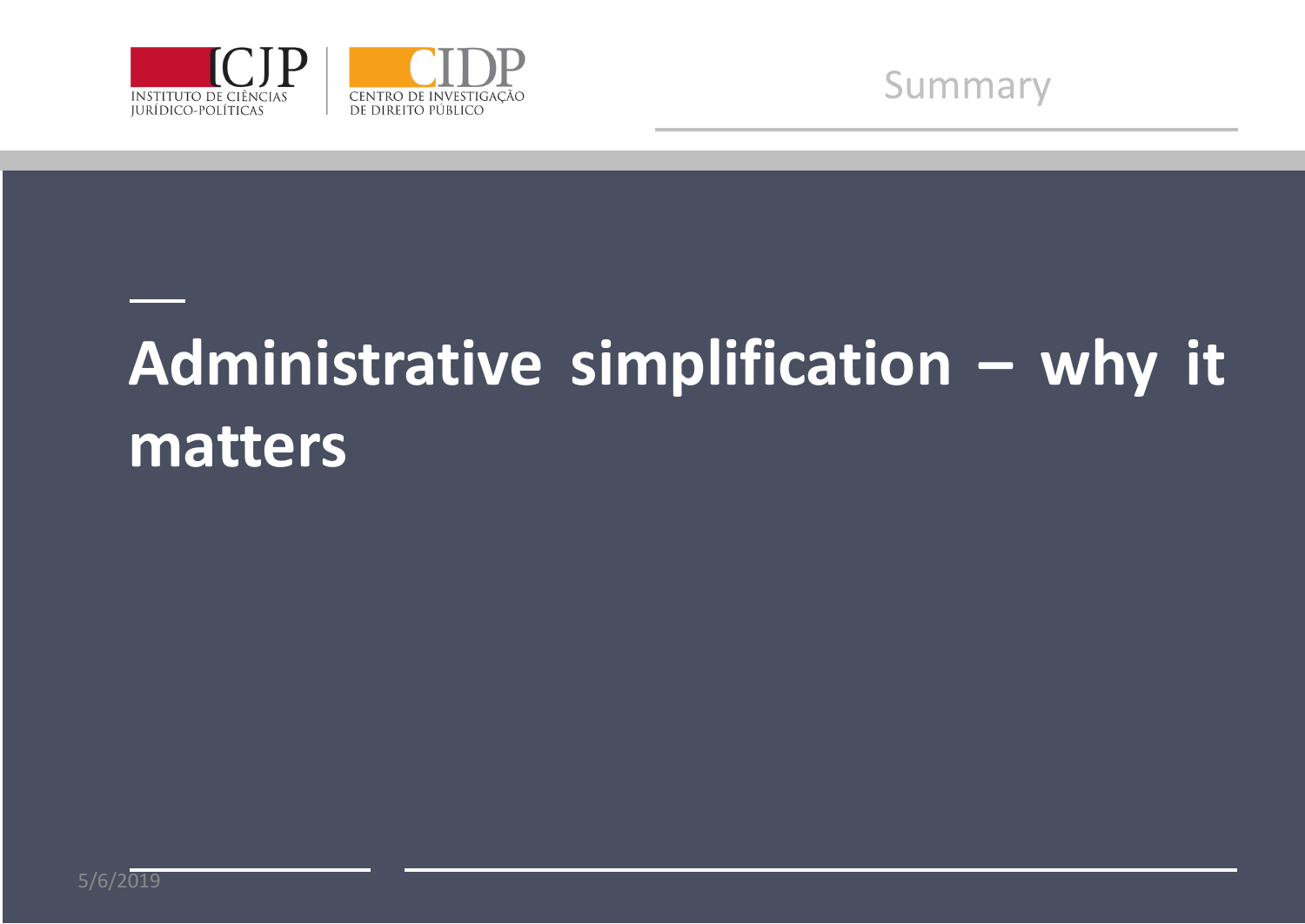

- **"Too much red tape!"**
- **Filling out forms**
- •**Need for permits and licenses**
- •**Gather and provide information**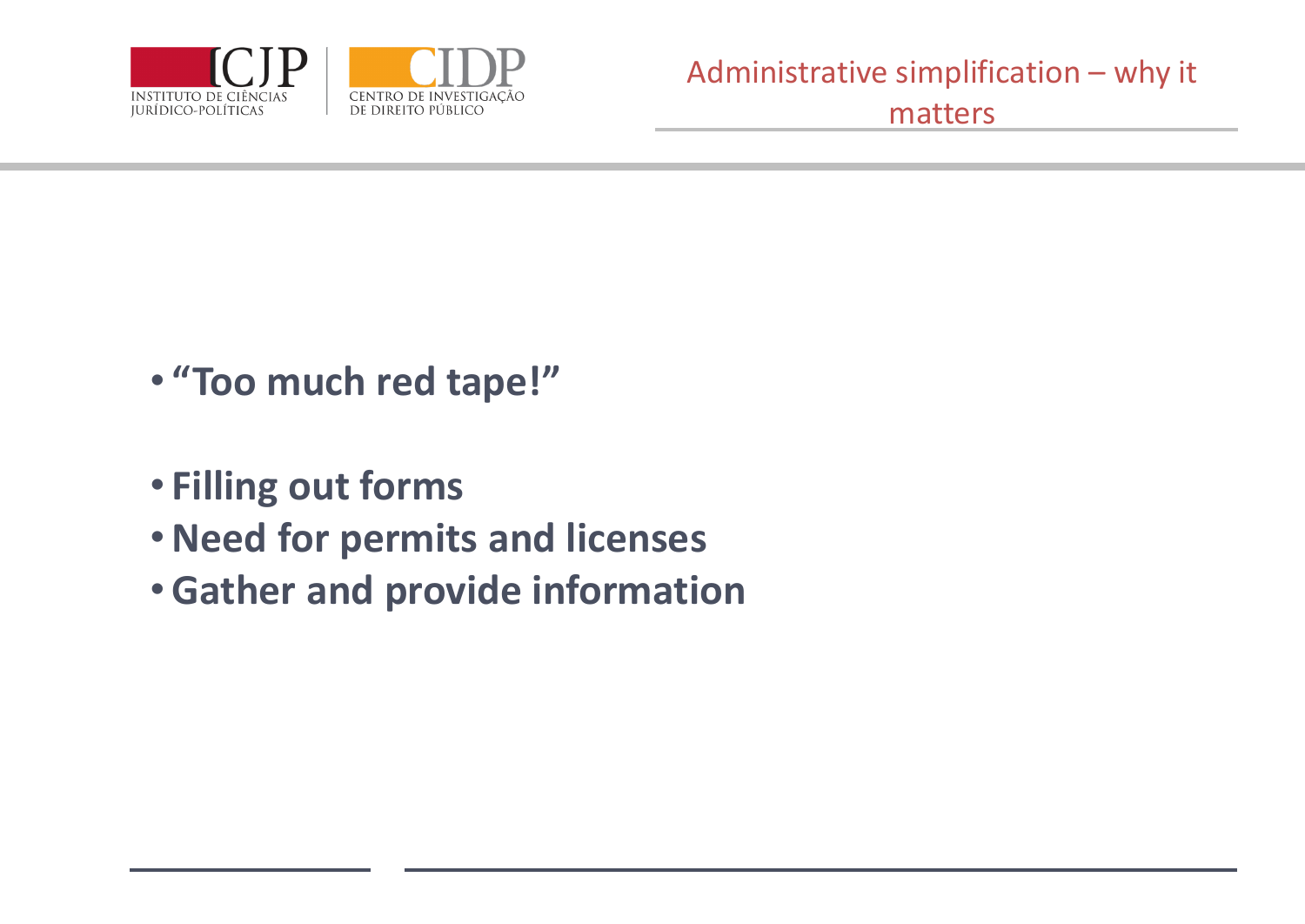

#### **Administrative requirements impose two types of costs:**

- **Substantive costs, i.e., costs induced by obligations for businesses to change their products and/or production processes / citizens to act in a specific way.**
- **Administrative costs, i.e., costs incurred by businesses / citizens in meeting obligations to provide information on their activities or production, either to public authorities or to private parties.**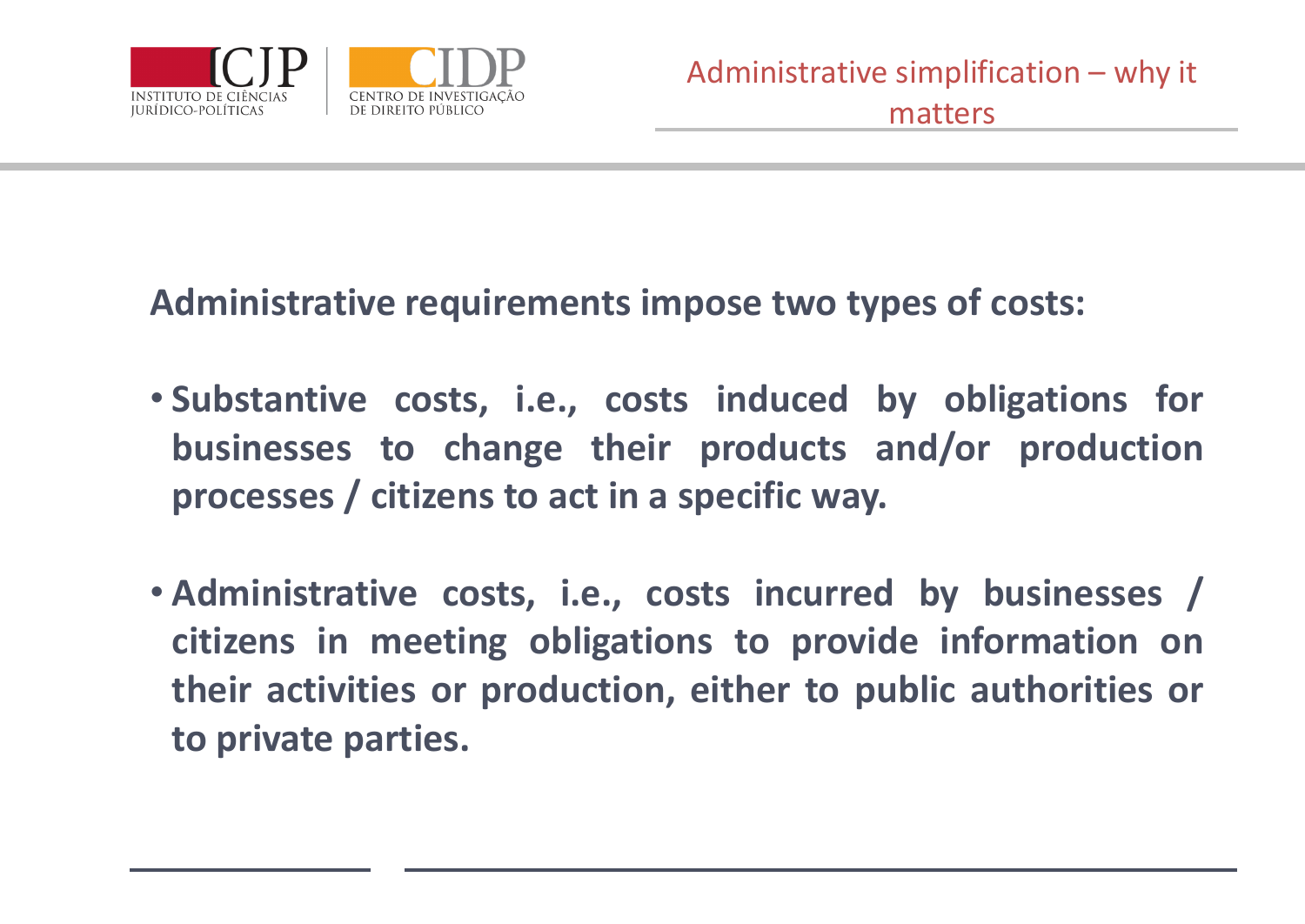

**Administrative costs can be:**

- •**Direct administrative compliance costs: v.g. time and money spent on formalities and paperwork**
- •**Indirect or dynamic costs: when (administrative) regulations reduce the productivity and innovativeness of enterprises**
- •**(Administrative burdens: administrative costs specifically linked to information that businesses would not collect and provide in the absence of a legal obligation)**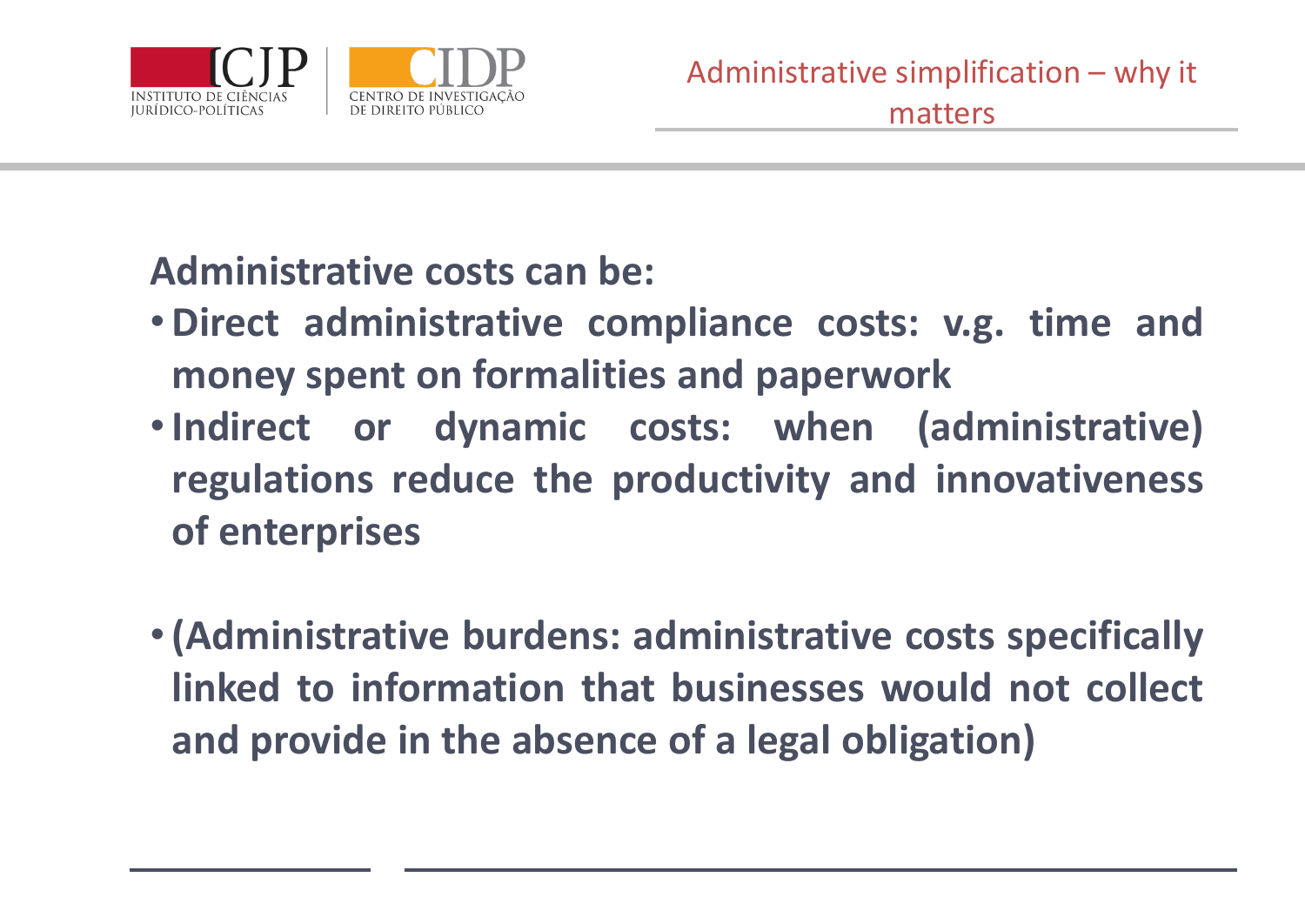

- **When excessive in number and complexity, cumbersome, generate unnecessary regulatory burdens**
- •**Impede innovation, create unnecessary barriers to trade, investment and economic efficiency, and even threaten the legitimacy of regulation and the rule of law**
- •**In recognition of these challenges, governments increasingly focus on administrative simplification**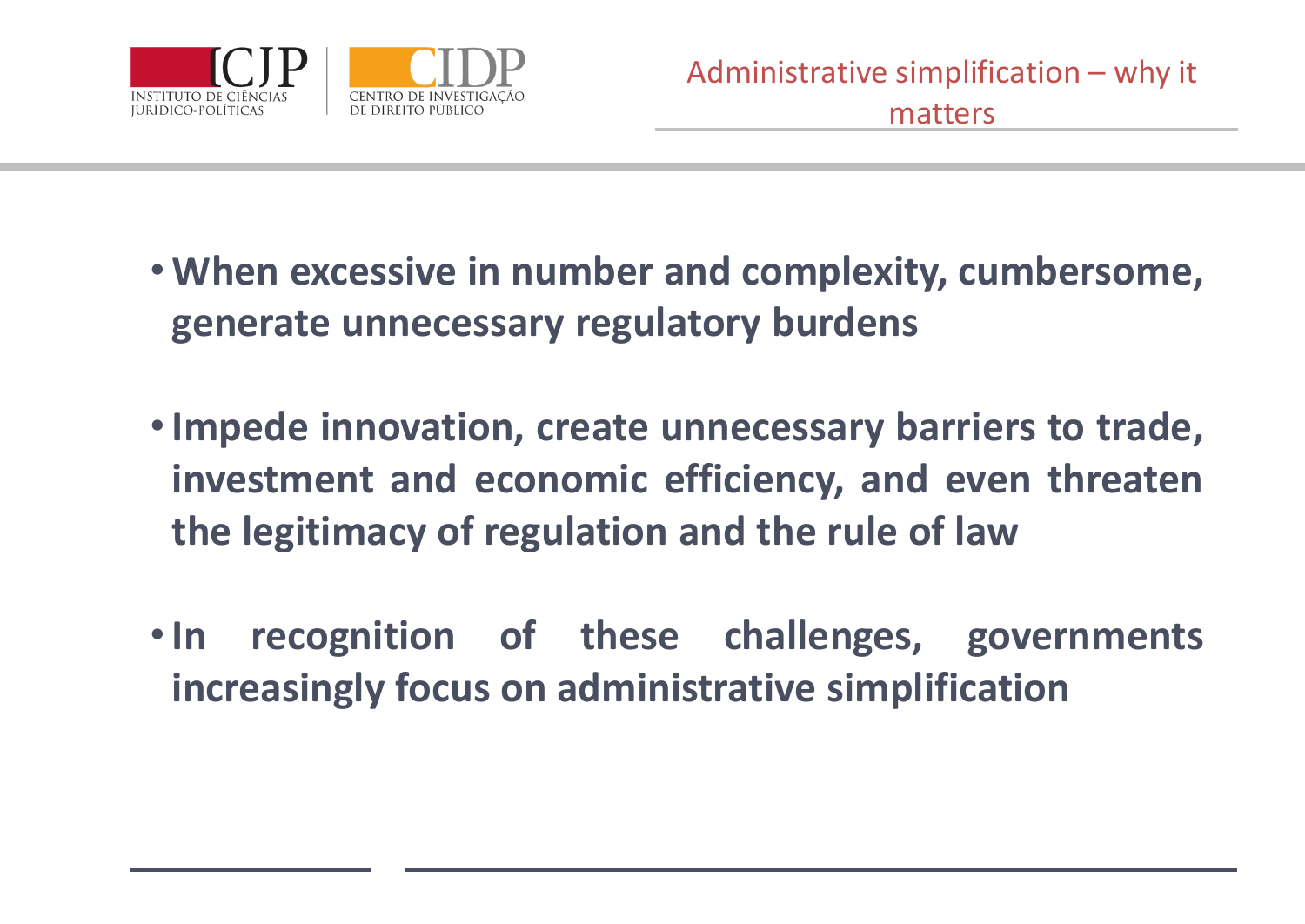

- **Reducing administrative costs**
- **Legislation is accessible and made available in as simple a form as possible - Reduce regulatory complexity and uncertainty**
- **Written communications between government and citizens are as simple and accessible as possible**
- **Cost of administrative requirements (information gathering, complying with regulations) is as low as possible**
- **Ensure regulatory regimes impose as few unnecessary burdens as possible on businesses and citizens**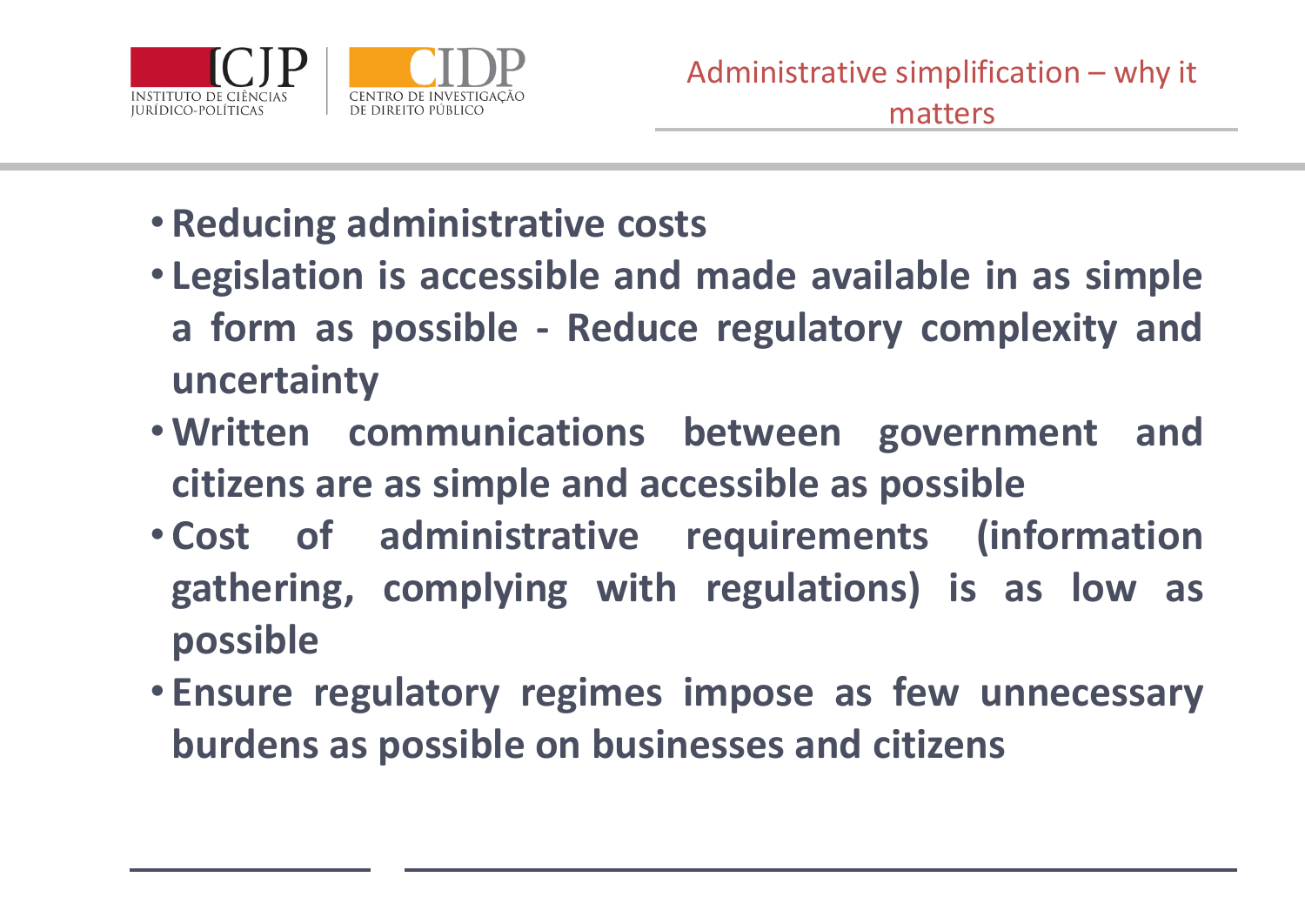

- **Administrative simplification - Cross-cutting – the whole administration**
- **Several tools and practices**
- **Connection between burden reduction efforts and a comprehensive strategy to enhance regulatory quality**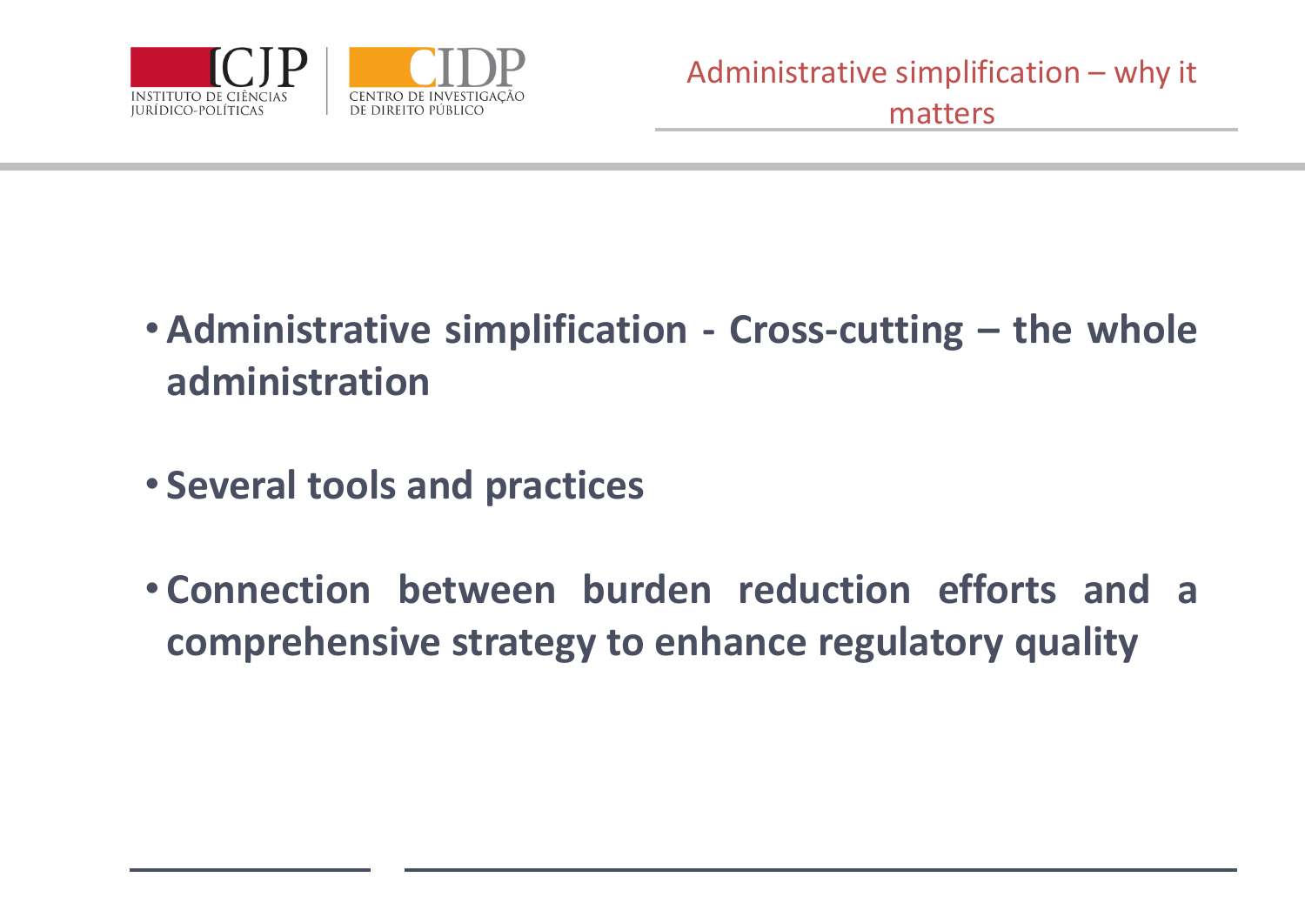



# **Legislative evaluation of administrative simplification**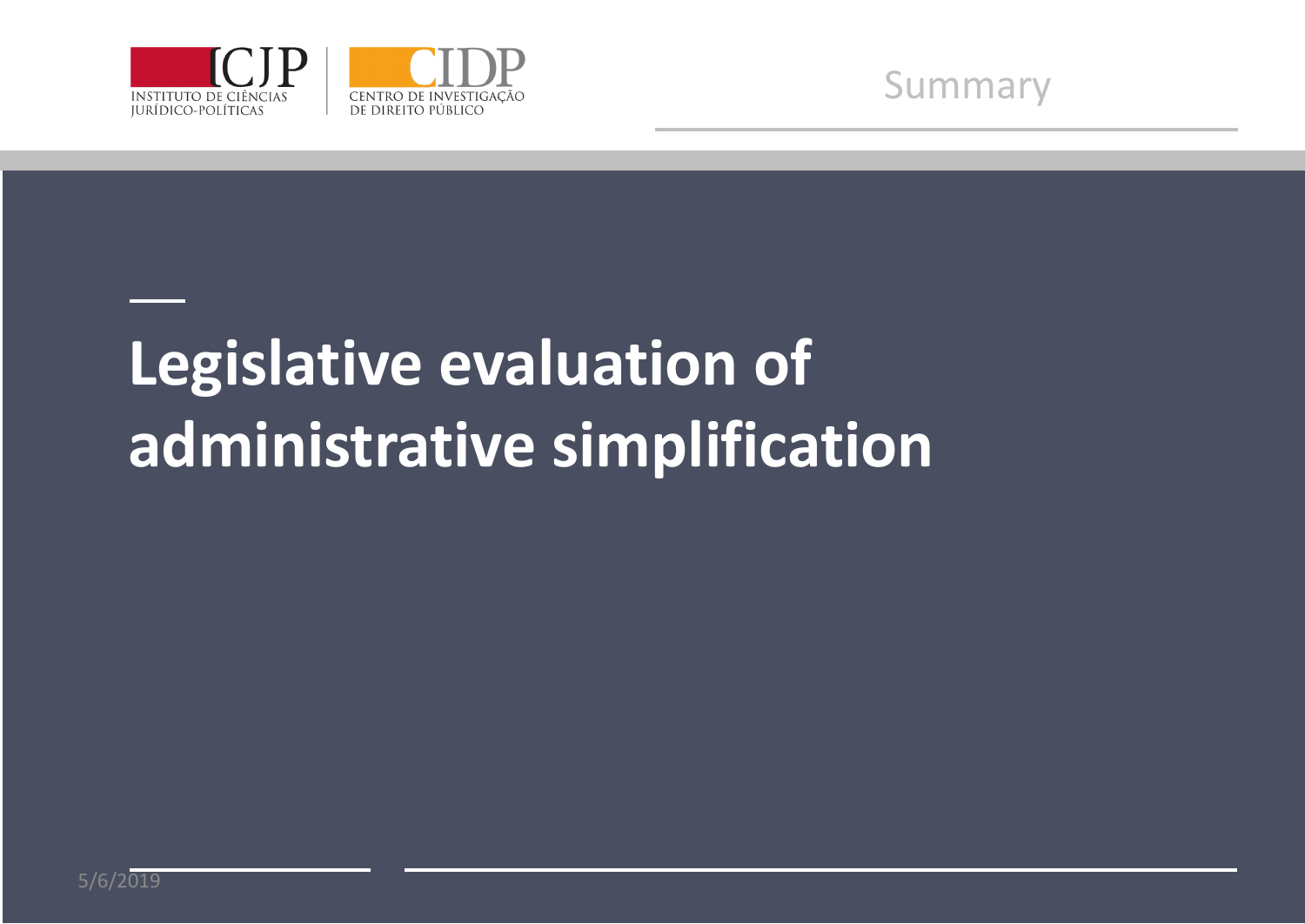

- **Why does the quality of domestic rule-making matter?**
- **Laws and regulations are a critical tool for policy making that supports well-being and economic performance of society**
- **Laws and regulations may be perceived as burdensome and inadequate to fulfill its objectives**
- **Given the stakes, promoting the quality of laws and regulations is essential**
- **Evaluation / assessment is needed**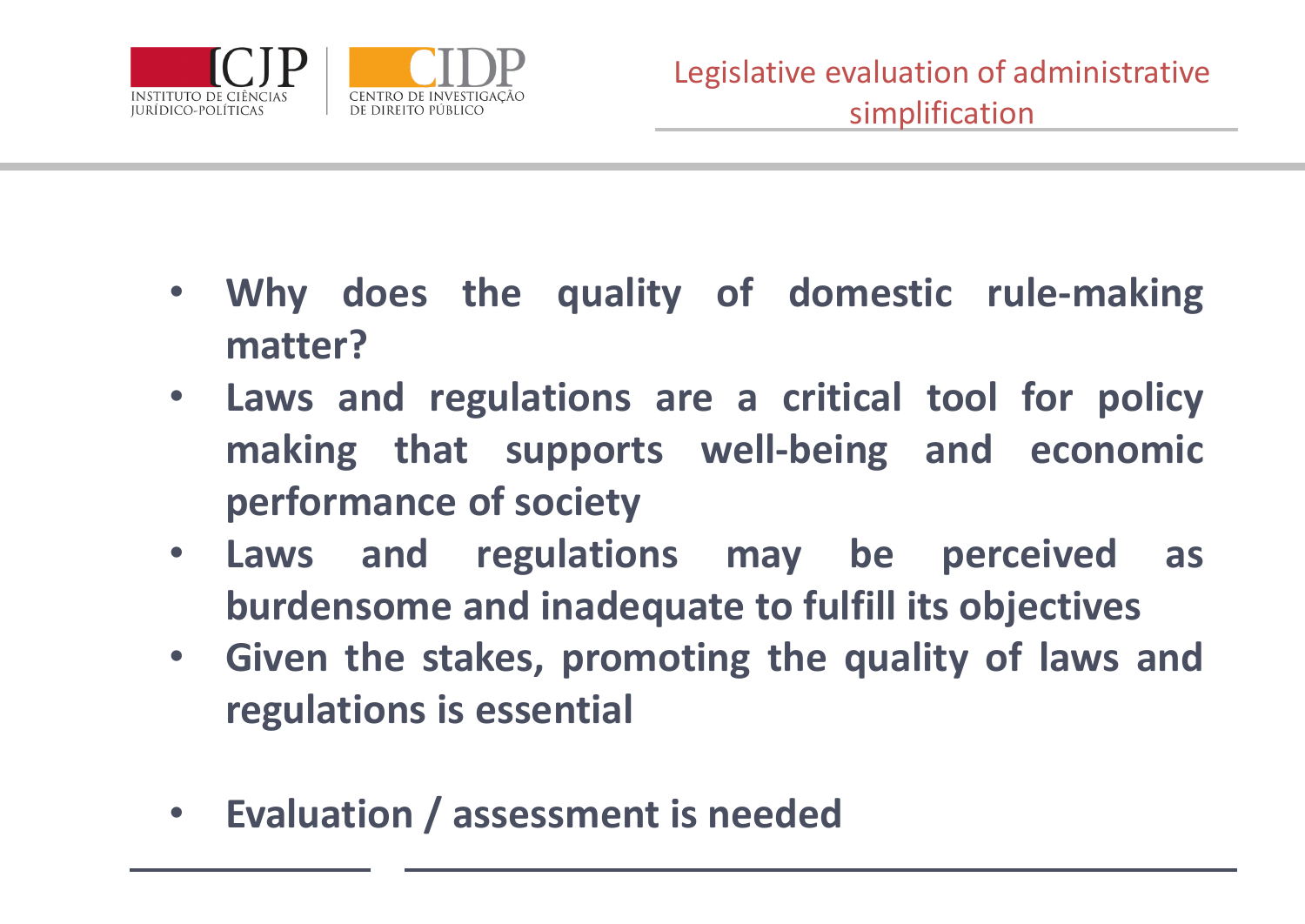

- **Legislative evaluation: central aid to decision making, providing objective information about likely benefits/ costs, as well as alternative options**
- **Key instrument for improving regulatory quality and good governance by ensuring more coherent and transparent policies, and making regulation more effective and efficient**
- **Improve the evidence base of decision-making.**
- **Better Regulation involves the use of certain tools: impact assessment, consultation and administrative simplification.**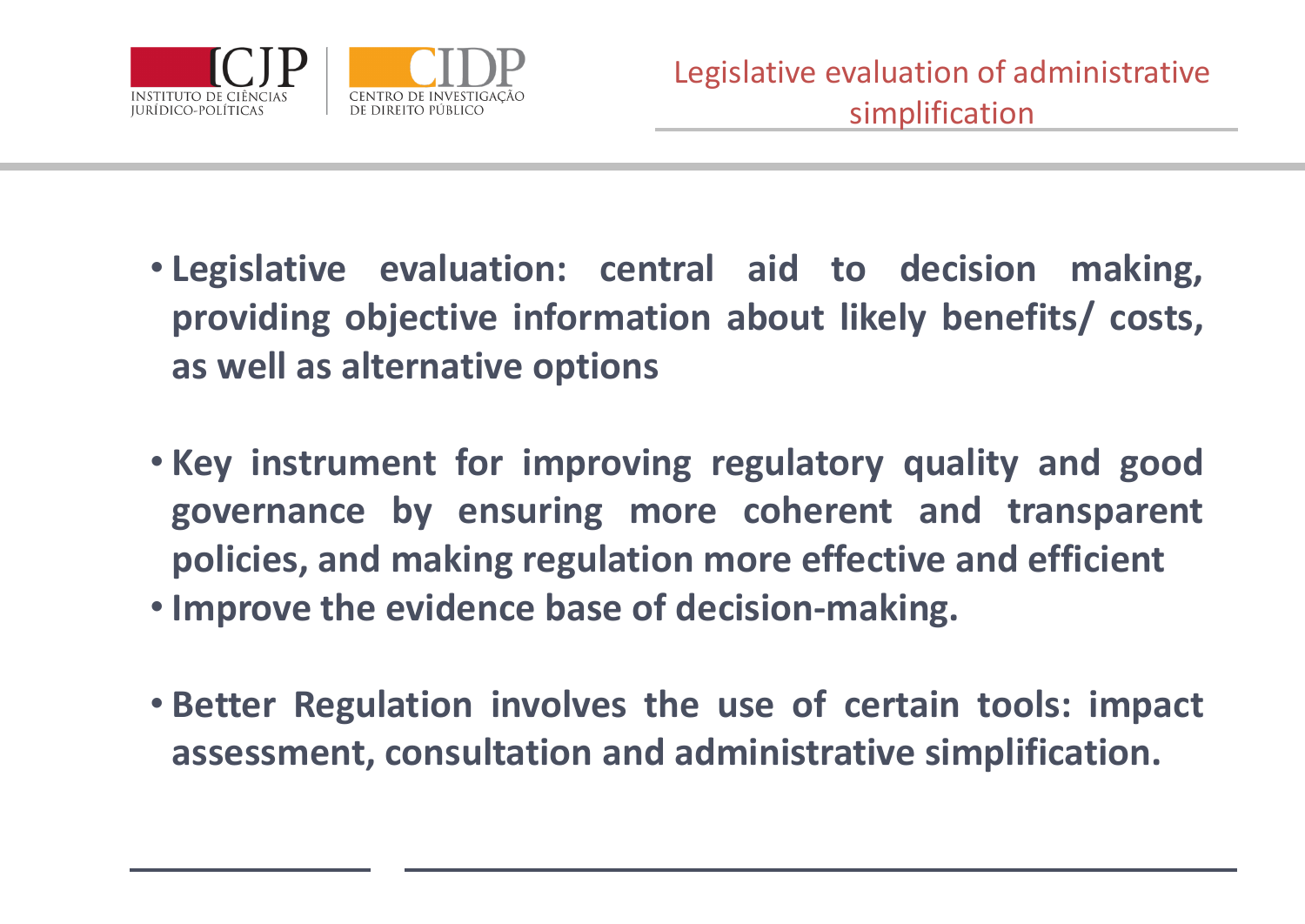

 $\hat{\mathbf{r}}$ 

- **Legislative assessment: origins are in cost benefit analysis. But: simple numerical indicators can easily mislead**
- •**Now: impact assessment expanded to cover not only the economic impact, but also its administrative impact, environmental impact and social impact**
- *Ex-Ante or Ex-post* **legislative evaluations of Adm Simplif**
- •**Improving rule making ex ante: Preventive simplification**
- **Reviewing existing burdens ex post: corrective ex post simplification process**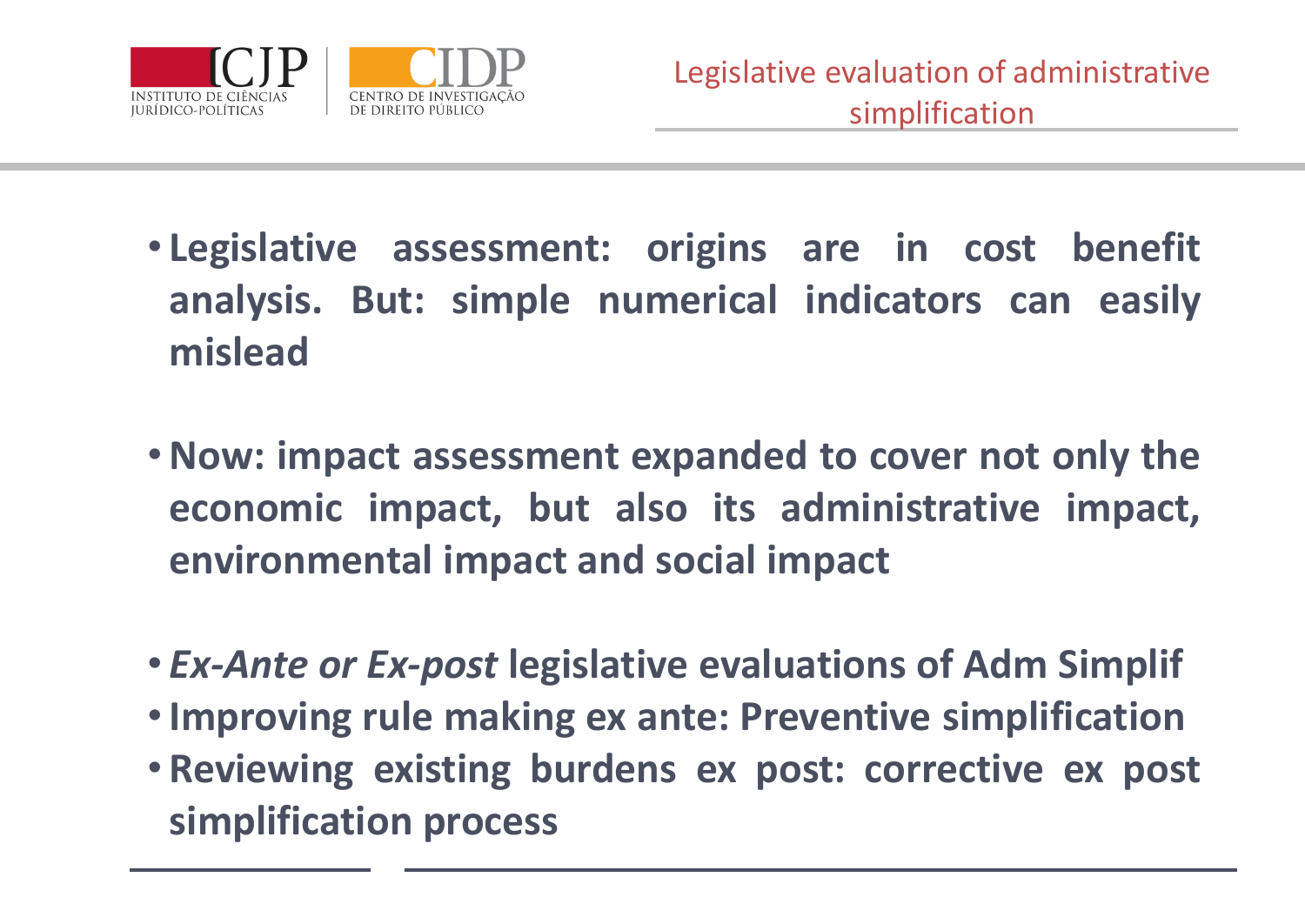

- •**Different Methodologies:**
	- **"Simplification forms" – describe the act, consider alternatives, v.g., explanatory note, statement of reasons**
	- •**Impact assessment of administrative burdens – KAFKAmodel of ASA; Simplex Test – "Custa quanto?"**
	- •**Global impact assessment**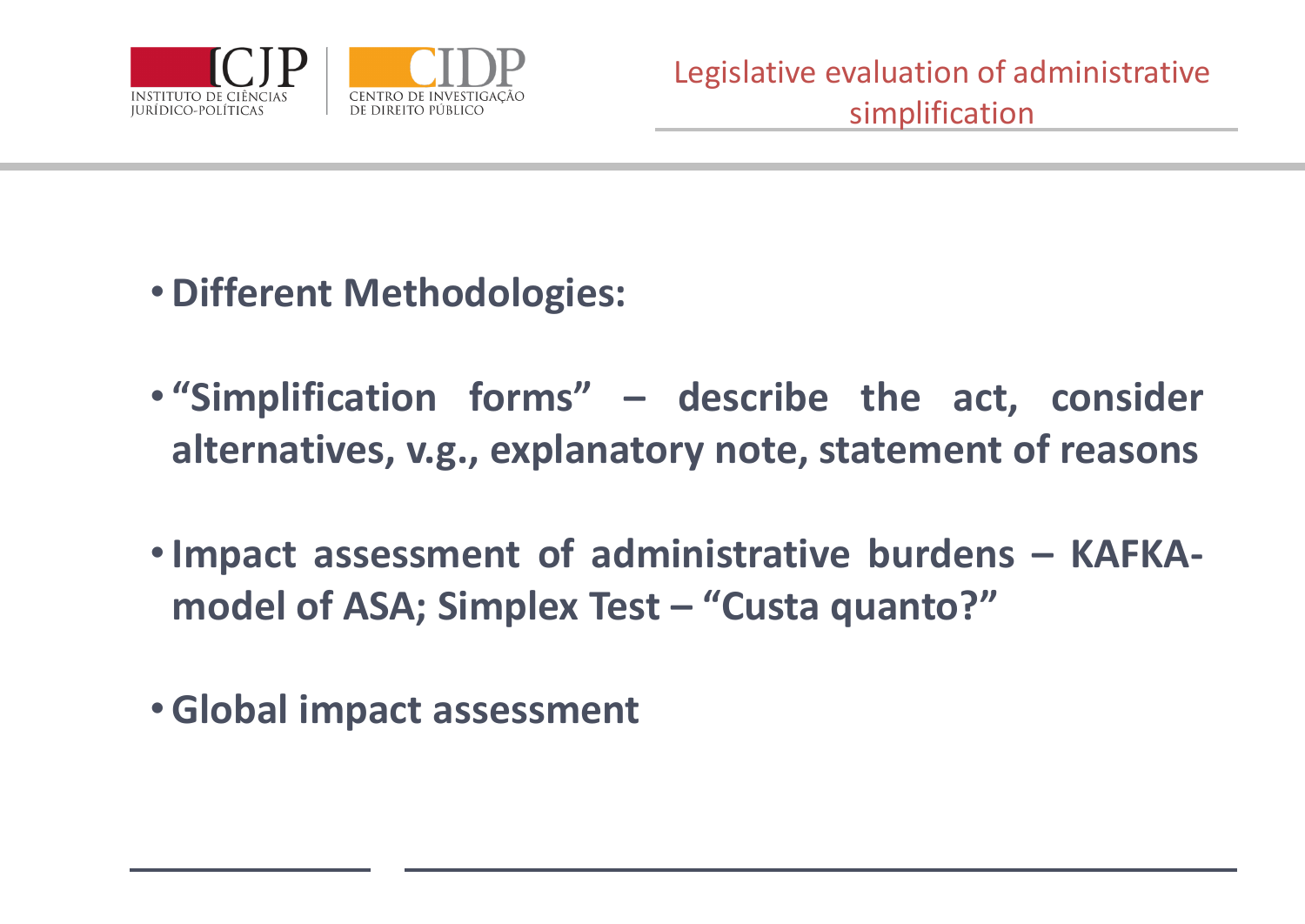

#### **Possible tests:**

- **Consider costs for those who have to comply with regulations (SCM?)**
- **'Ask once, use many times' – "Only Once" Program**
- **Is there an e.government solution?**
- **Is there potential for a one stop shop?**
- **Ensure that if there are forms to be filled in – are they easy to follow?**
- **Ensure that the administrative costs for the government and those affected by the regulations are in line with the benefits to be gained from the regulations or administrative requirements?**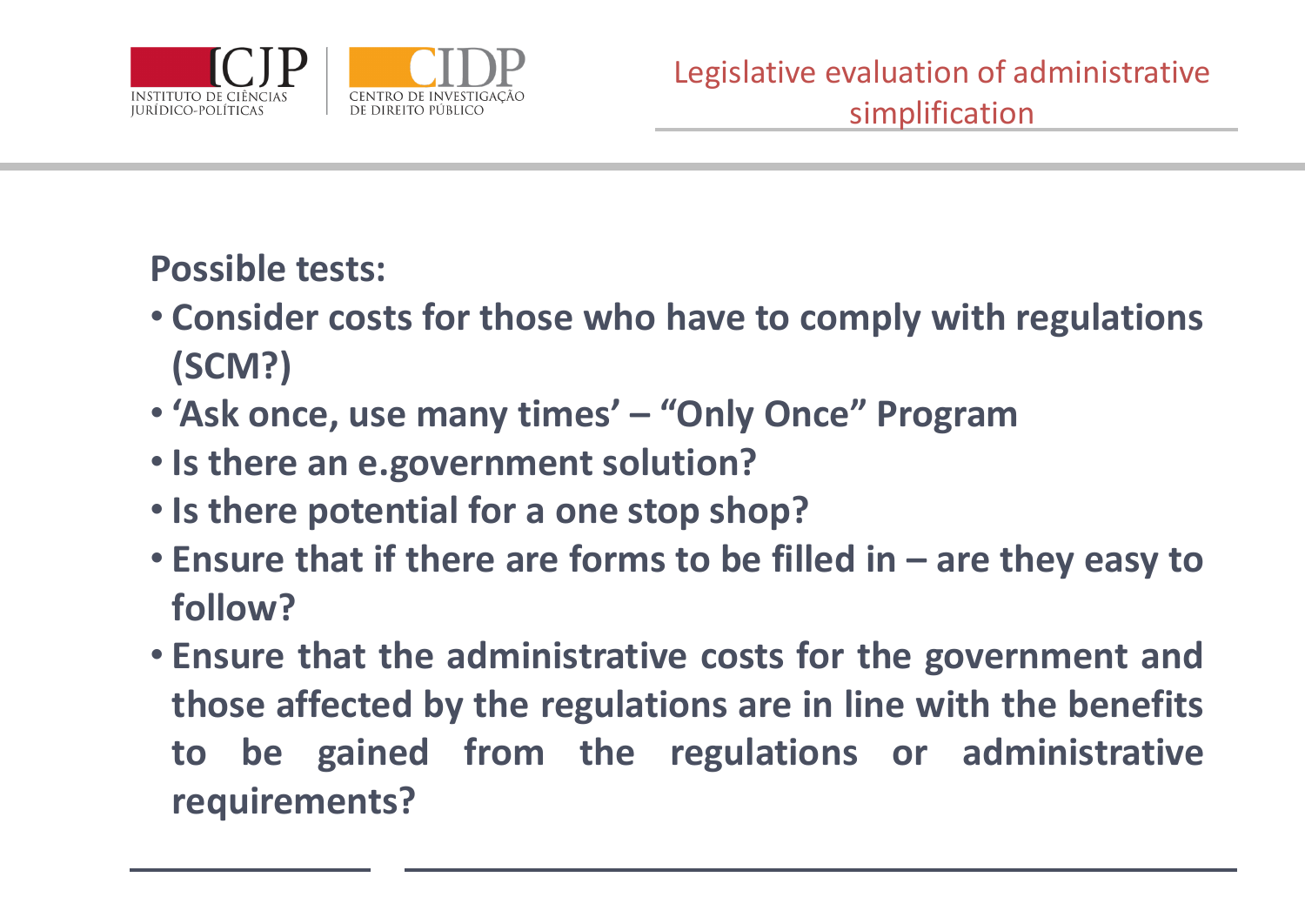



## **Current trends and challenges**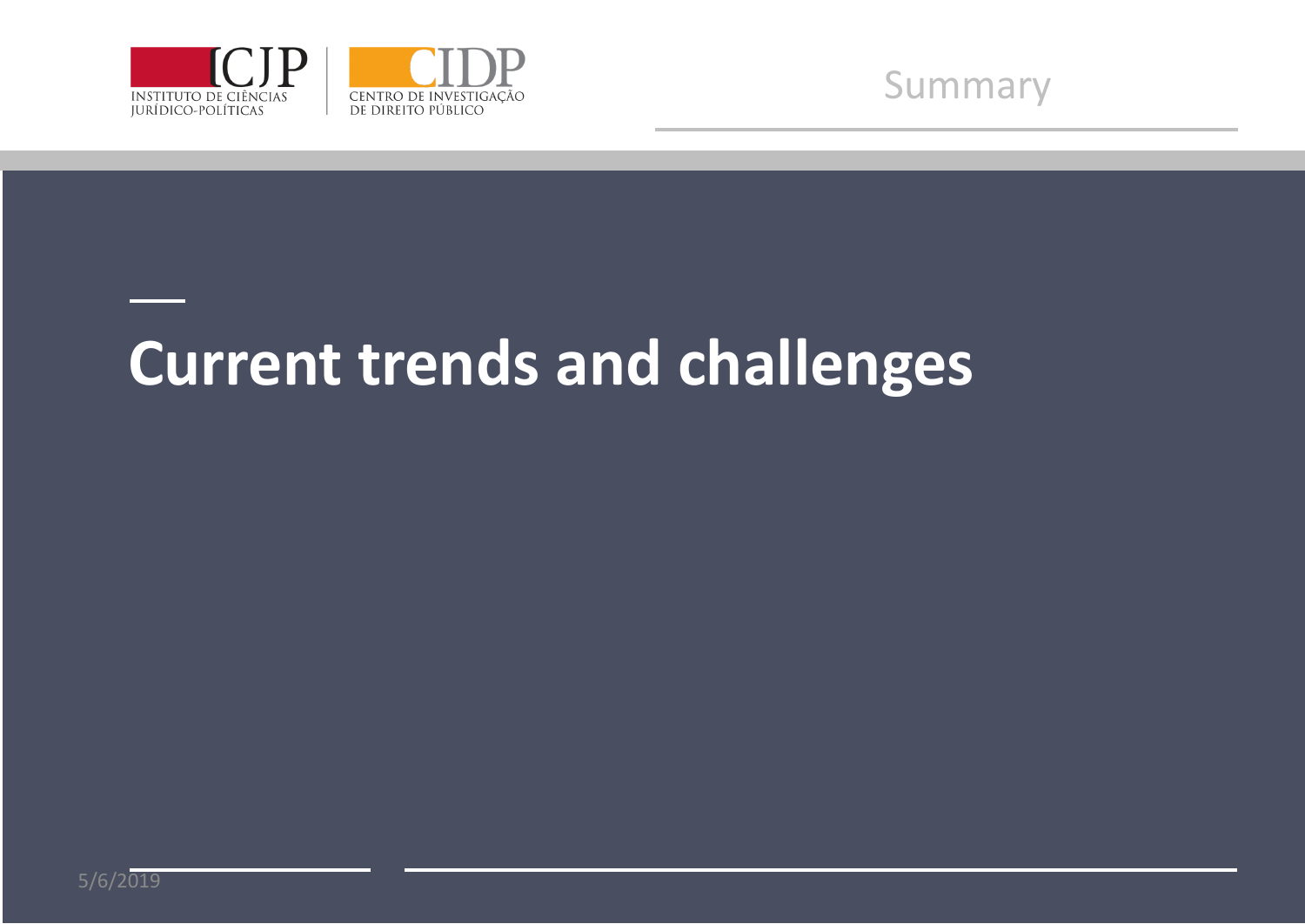

- **Better Regulation has become part of the landscape of good governance.**
- •**Despite the expectations, regulation remains a largely under-scrutinised policy tool**
- **Regulatory policy is even more important today: transformative and disruptive changes in societies and economies**
- •**Increased interconnectedness of economies puts strain on regulatory capacities**
- **Mistrust in traditional institutions is growing**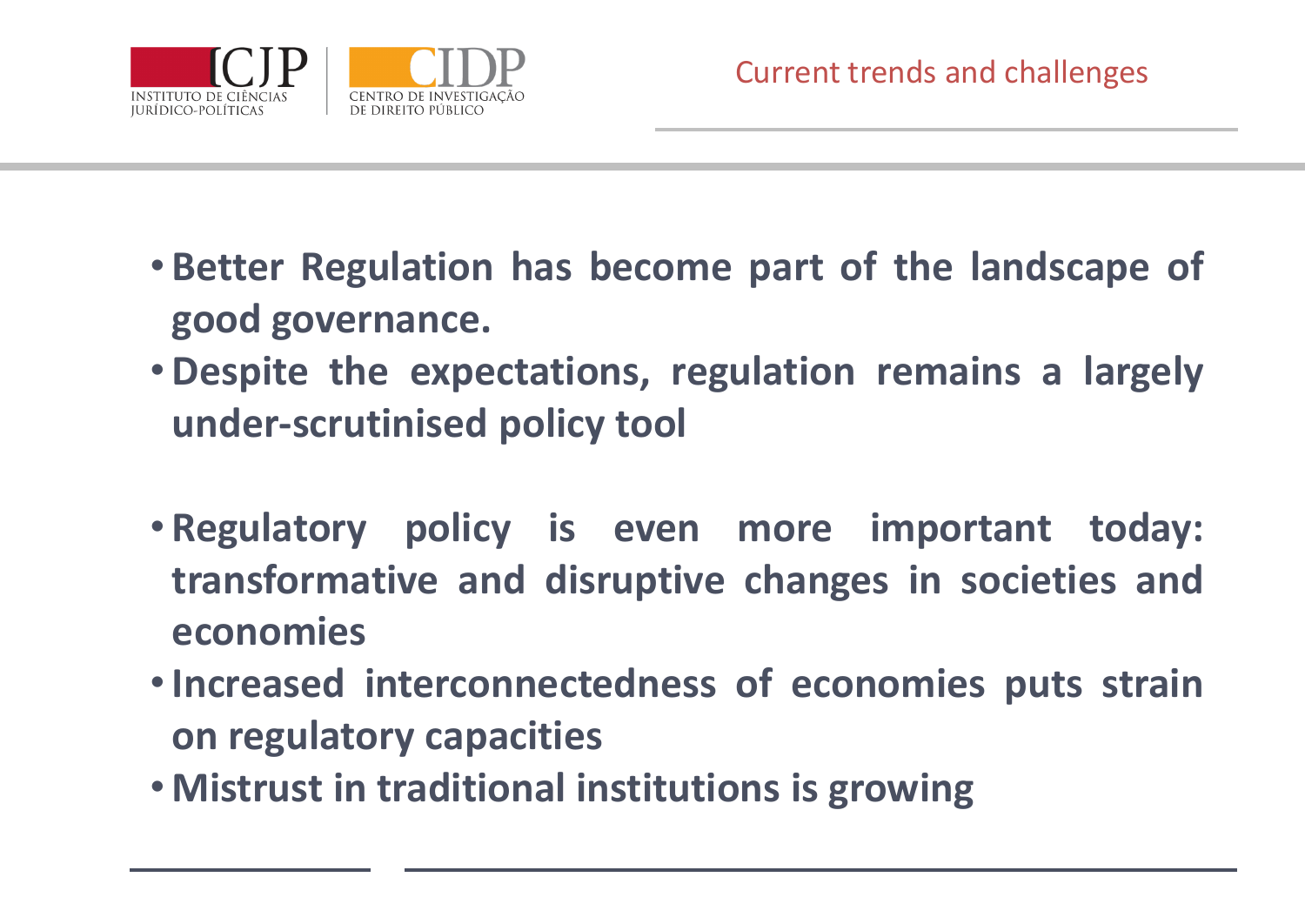

### **Problems:**

- **RIA has become over-procedural**
- **Not necessarily targeted to the most significant laws and regulations (there is no triage system or some proposals with significant impacts are exempted).**
- **Where assessments are undertaken, they often focus on narrowly defined economic impacts (burdens for business), ignoring other significant effects**
- **The "lifecycle" of regulations remains largely incomplete (ex ante more adepts)**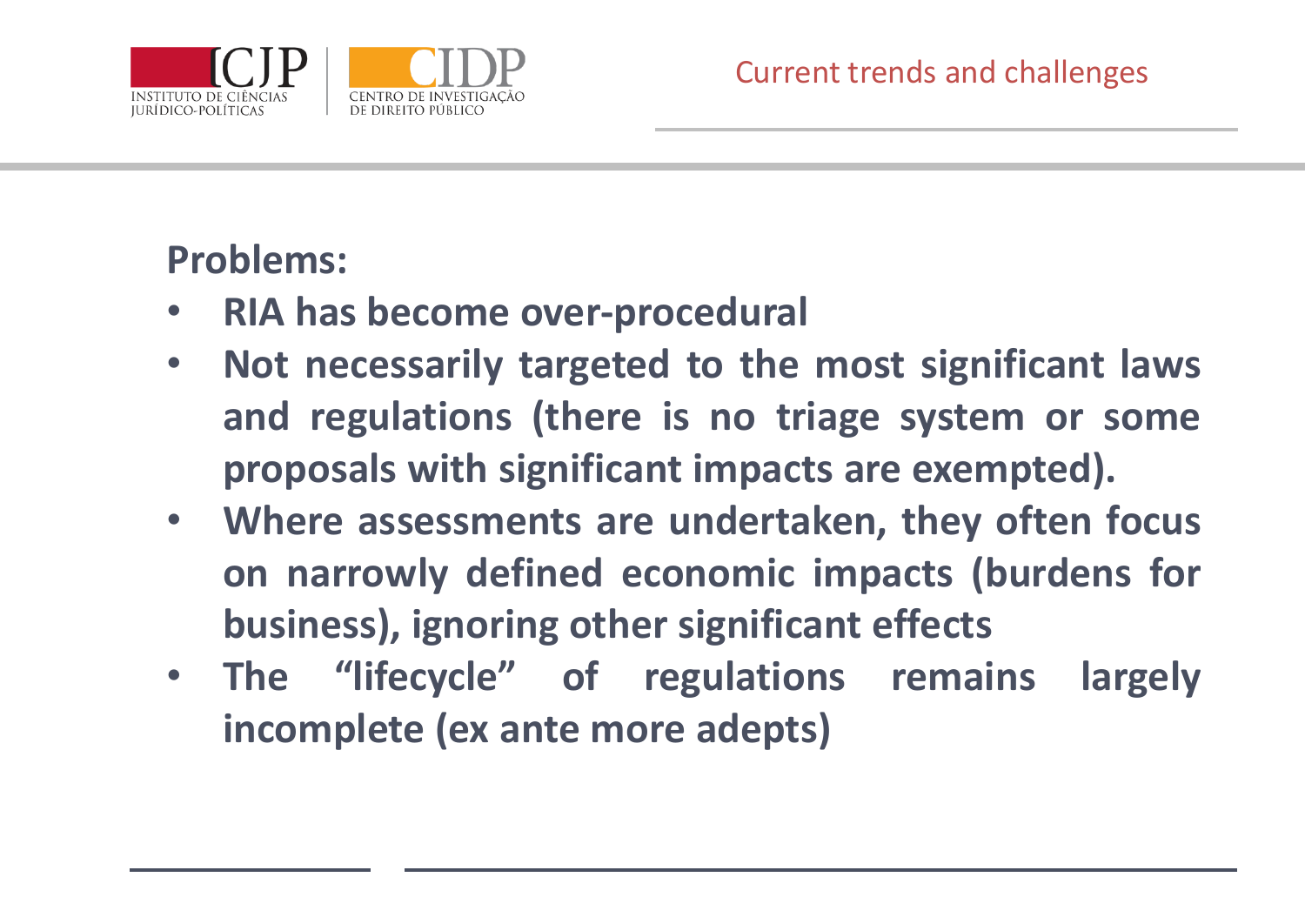

### **OECD Regulatory Policy Outlook 2018**

- **Maps country efforts to improve regulatory quality against the principles set out in the 2012 and the extensive 2017 OECD Regulatory Indicators Survey (iREG)**
- **Identifies the "overwhelming pace of technological change and the unprecedented interconnectedness of economies" (…) "the capacity of governments to adapt to change are being questioned"**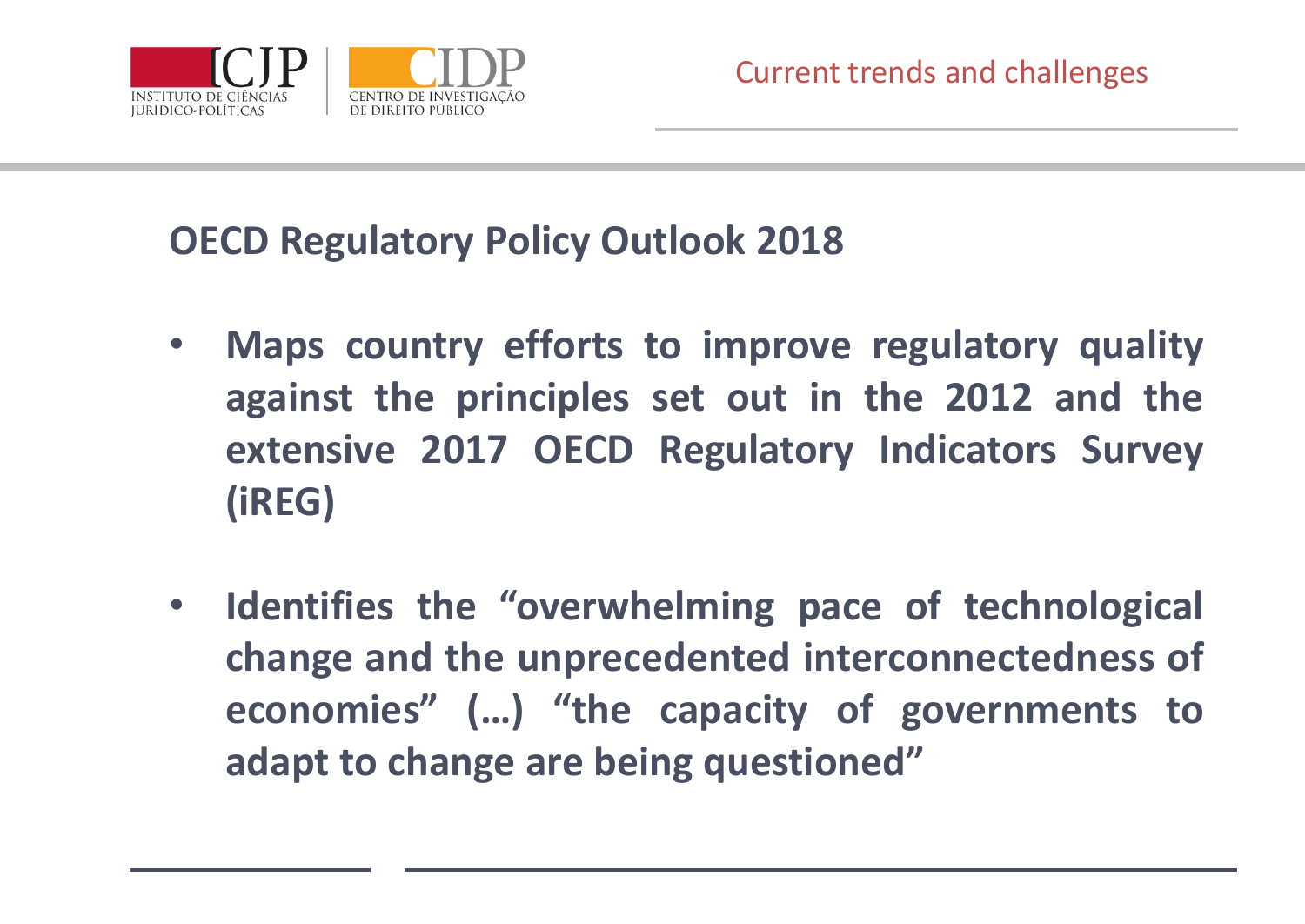

- **Resourse to new technologies / AI / big data**
- **International regulatory co-operation (IRC): step taken by countries, formal or informal, unilaterally, bilaterally or multilaterally, to promote some form of co-ordination / coherence in the design, monitoring, enforcement, or ex post management of regulation**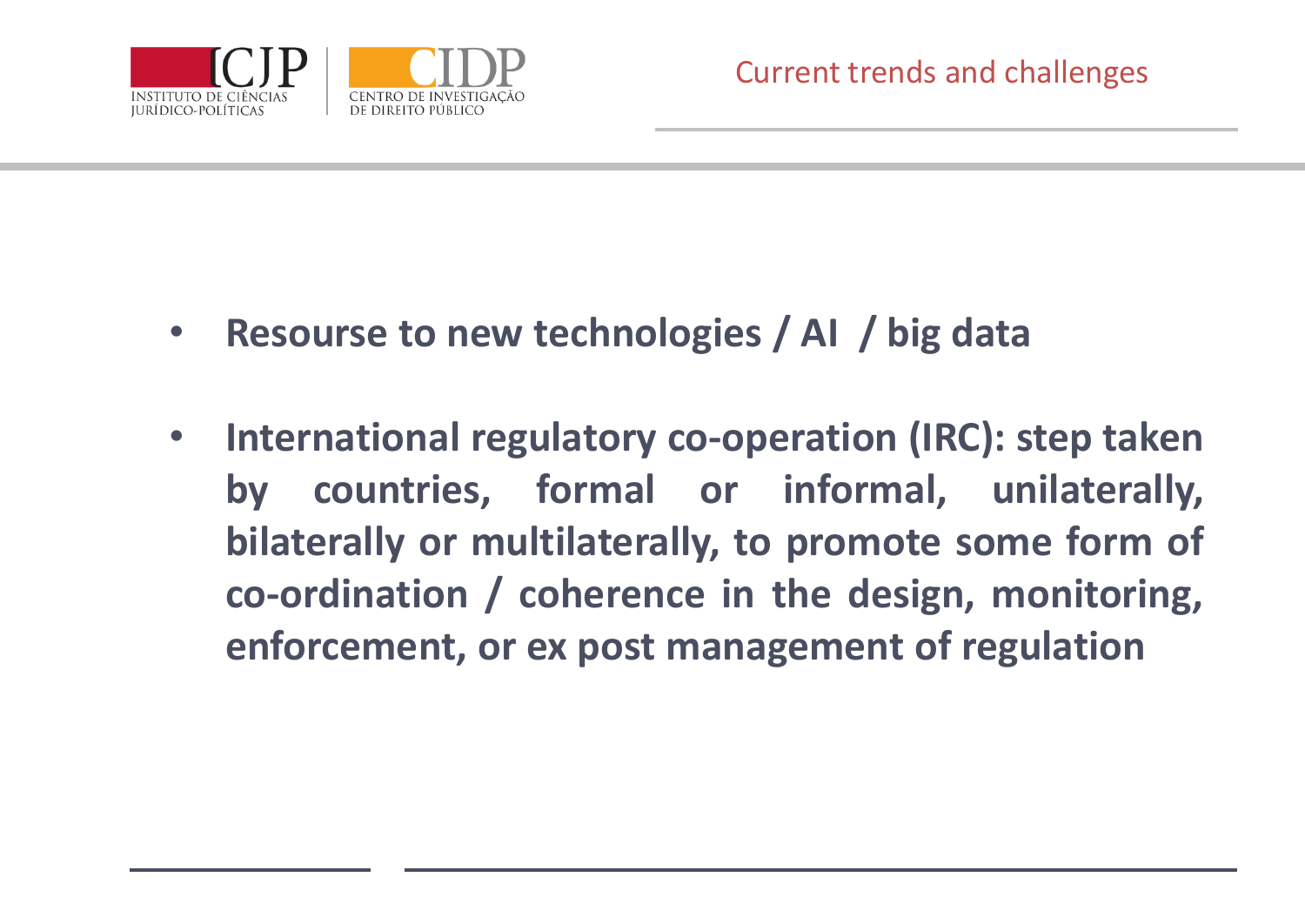

### **"Half the money I spend on advertising is wasted; the trouble is I don't know which half."**

**John Wanamaker (1838-1922)**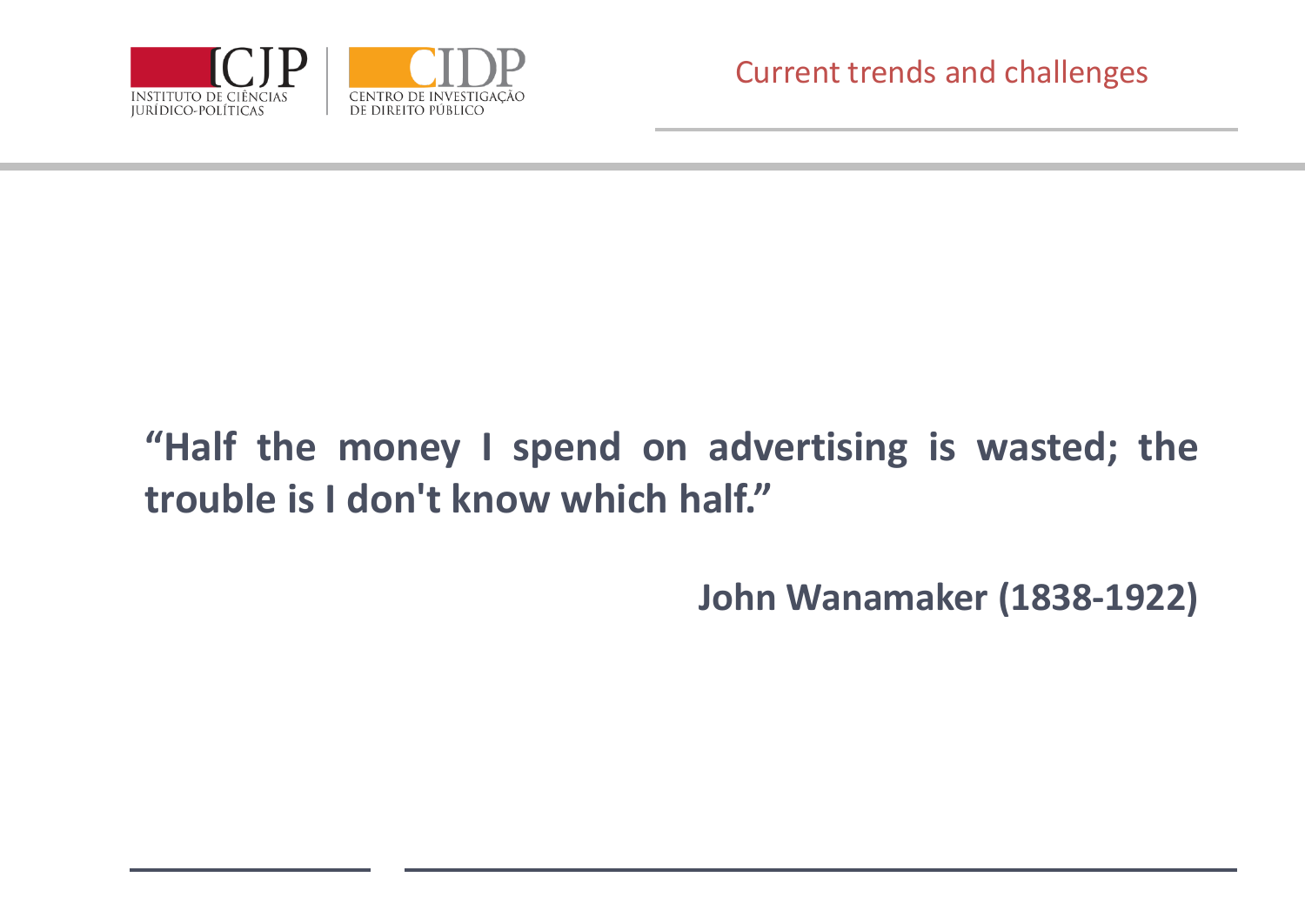

- **The same may be true of administrative costs.**
- •**One man's burden may be another's benefit.**
- **A proper balance is needed.**
- **The challenge is to find ways in which due process can be respected in a cost effective and efficient way**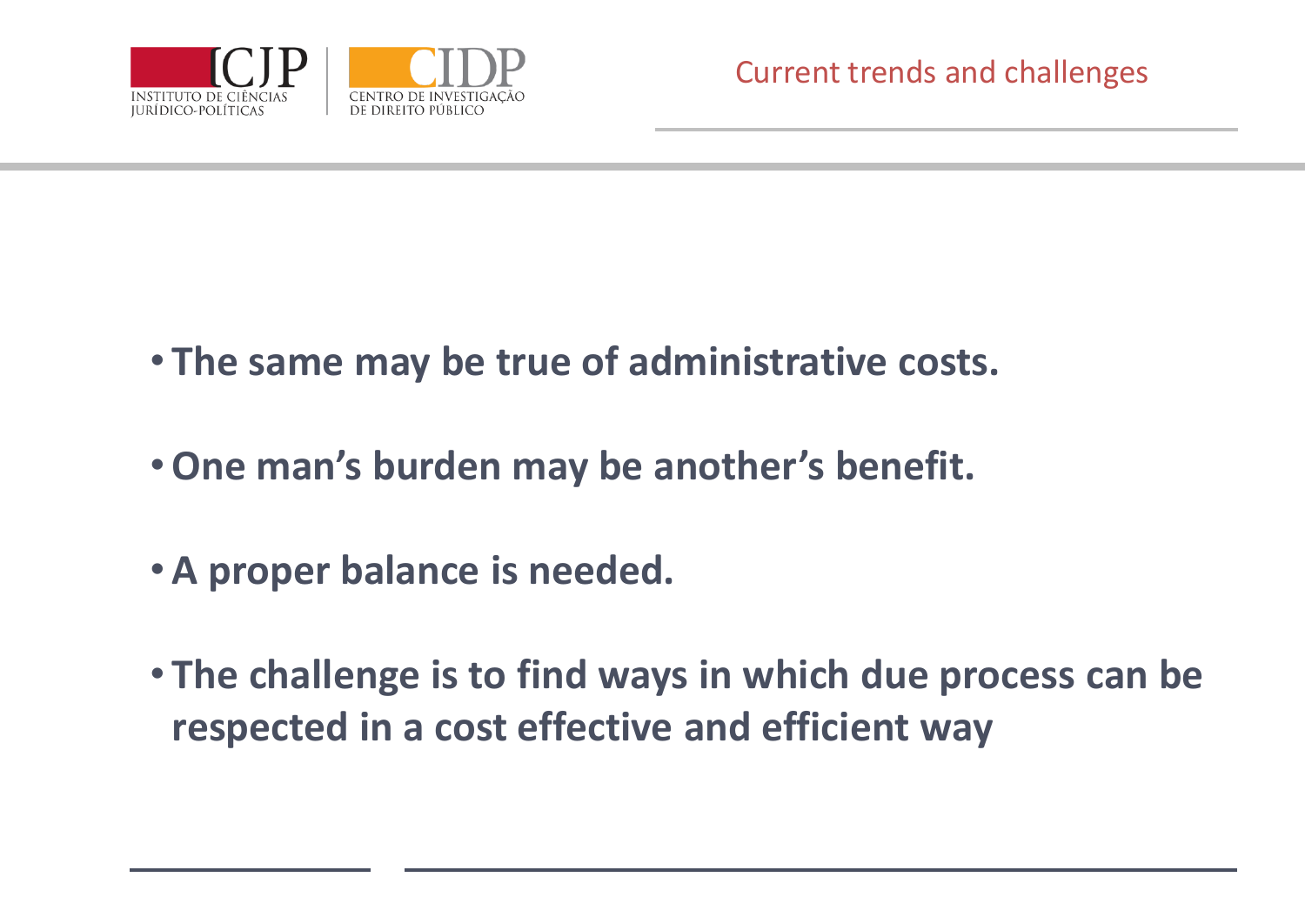

• **Regulatory governance needs to be at the core of government action… but is it?**